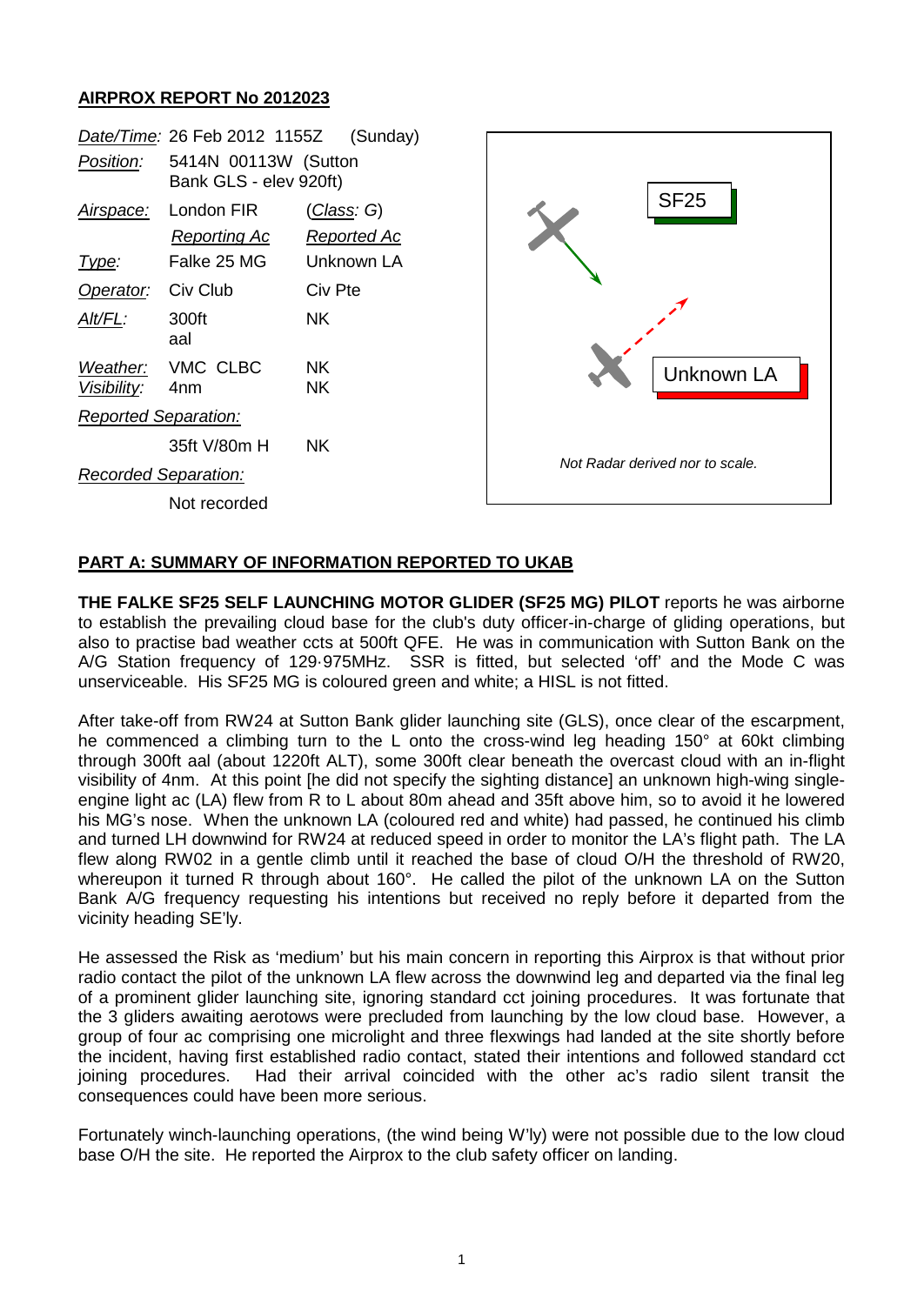**THE GLIDING CLUB'S FLYING DIRECTOR** commented that the 'big sky' theory saved the day again. Sutton Bank is a busy glider launching site without an ATZ. The pilot of the other ac displayed poor airmanship and lack of common sense during this incident.

UKAB Note (1): The UK AIP at ENR 5-5-1-6 promulgates the glider launching site at Sutton Bank as active from Sunrise to Sunset, for aerotows and winch launches to 2000ft above the site elevation of 920ft amsl.

UKAB Note (2): A primary contact that might be the SF25 MG 'pops up' WSW of the reported Airprox position for 3 sweeps and is last shown heading ESE before fading. The Radar Analysis Cell (RAC) at LATCC (Mil) detected 4 potential ac tracks on the Swanwick radar recording that might be the reported ac, however, none of these tracks were displayed consistently throughout the period of the Airprox. One of the recorded intermittent tracks is a microlight (ML) resembling the description of the high-wing Cessna-type monoplane reported by the Falke SF25 MG pilot. This white high-wing ML with the registration written in red down each side departed from Bagby A/D to the SE and was initially perceived to be the reported ac. However, subsequent to receipt of the ML pilot's comprehensive report and analysis of the attached GPS flight data, comparison with the recorded radar data revealed that this ML was not the reported ac. Further attempts to trace the reported ac have subsequently proved fruitless; consequently, the identity of the reported ac remains unknown.

## **PART B: SUMMARY OF THE BOARD'S DISCUSSIONS**

Information available included a report from the SF25 MG pilot and radar video recordings.

It was unfortunate that despite the best efforts of the RAC, the reported LA remains untraced. While the SF25 MG pilot's report was comprehensive, it was difficult for the Board to arrive at meaningful conclusions on the Cause and Risk with just one pilot's report and only very limited radar data that did not illustrate the relative geometry and minimum separation. Some Members perceived that there was insufficient information available; nonetheless, the overwhelming majority considered that this Airprox could be assessed on the basis of the SF25 MG pilot's report alone.

It was not clear if the reported LA pilot was aware that he had overflown Sutton Bank GLS or seen the SF25 MG. If he had been aware of the GLS beforehand, then this Airprox illustrated poor airmanship on the part of the reported LA pilot as he would not necessarily be aware that winch launching had been curtailed because of the prevailing weather. The danger of over flying an active GLS below the maximum promulgated height of the winch cable was self-evident and pilots should plan their flights to ensure that they give active glider launching sites as wide a berth as feasible. Members understood the SF25 MG pilot's main concern that the reported LA pilot had flown through the cct area of the GLS without prior radio contact. If he had strayed off his planned track, or was lost, then a call on the RT (if the ac was radio equipped) could have alerted the GLS operator and other pilots operating in the vicinity to his presence. However, such advice was predicated on foreknowledge of the RT frequency in use at the specific GLS and Members were not confident that these were well known to GA pilots. Whilst the frequency for Sutton Bank (129.975 MHz) could be easily found on their website - http://www.ygc.co.uk/oursite.php– and is shared with nearby Rufforth, those in use by the other various GLSs in the UK might not be so easy to determine. The question of the promulgation of GLS frequencies was discussed further and the GA gliding Member advised that there are only a limited number of frequencies that are commonly used for gliding within the UK and he helpfully agreed to provide them.

On the limited information available, however, the Board could only conclude that this Airprox had resulted because the untraced light aircraft pilot flew over an active GLS (below the maximum promulgated height of the winch cable) and into conflict with the Falke SF25 MG.

Turning to the inherent Risk, there was no reason to doubt the veracity of the SF25 MG pilot's report where he had estimated the minimum separation at about 80m when the unknown LA flew from R to L ahead and 35ft above him. Whilst these distances suggested to some Members that safety had